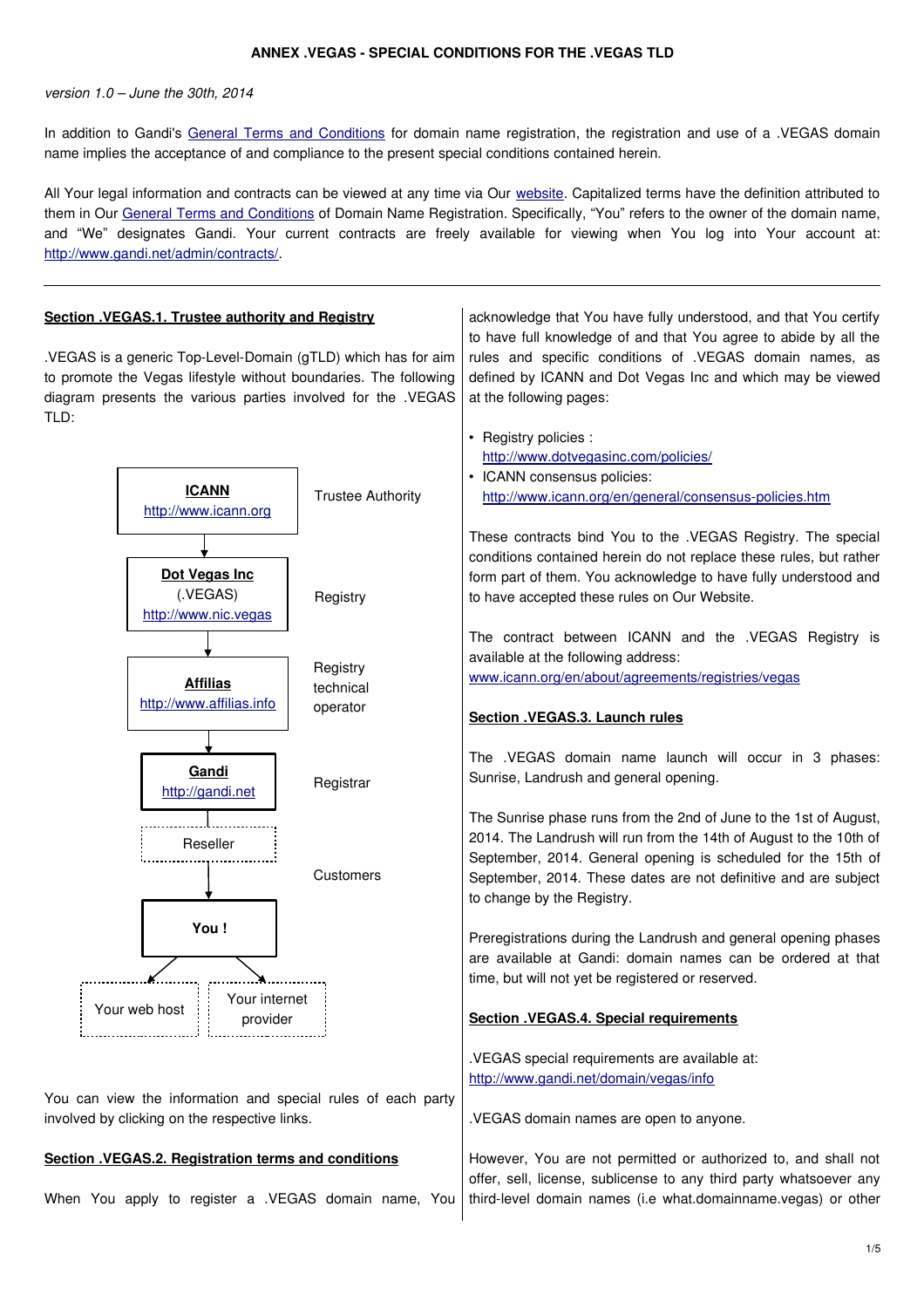| sub-domains associated with or derived from the registered<br>domain name, or to use such third-level or other sub-domains<br>except where such use is restricted solely for Your use in<br>conjunction with Your operation of the domain name.                                                                                                                                                                                                                                                               | Name Collision block list) which You may find at the following<br>page:<br>http://www.icann.org/sites/default/files/tlds/vegas/vegas-apd-list-<br>12nov13-en.csv are available for registration during the Sunrise<br>period but will be activated when ICANN will authorize their                                                                                                                                                                                                                             |
|---------------------------------------------------------------------------------------------------------------------------------------------------------------------------------------------------------------------------------------------------------------------------------------------------------------------------------------------------------------------------------------------------------------------------------------------------------------------------------------------------------------|----------------------------------------------------------------------------------------------------------------------------------------------------------------------------------------------------------------------------------------------------------------------------------------------------------------------------------------------------------------------------------------------------------------------------------------------------------------------------------------------------------------|
| <b>Section .VEGAS.5. Sunrise</b>                                                                                                                                                                                                                                                                                                                                                                                                                                                                              | registration.                                                                                                                                                                                                                                                                                                                                                                                                                                                                                                  |
| 5.1 Eligibility rules                                                                                                                                                                                                                                                                                                                                                                                                                                                                                         | When a domain name is allocated to You in Sunrise period, the<br>third parties that are the owners of an identical mark registered<br>within TMCH are notified of Your registration.                                                                                                                                                                                                                                                                                                                           |
| Only owners of a trademark registered with the trademark rights<br>"TMCH" (Trademark Clearinghouse)<br>protection mechanism<br>established by ICANN are eligible to make a request during the<br>Sunrise period.                                                                                                                                                                                                                                                                                              | 5.3 Dispute resolution<br>Any dispute relative to the validation of Your trademark with                                                                                                                                                                                                                                                                                                                                                                                                                        |
| As a TMCH trademark agent, Gandi can proceed with the<br>registration of Your trademarks with TMCH (service reserved to<br>Our Corporate customers, please contact Our Corporate team).                                                                                                                                                                                                                                                                                                                       | TMCH must be submitted in accordance with the dispute<br>resolution procedure established by TMCH:<br>http://www.trademark-clearinghouse.com/dispute                                                                                                                                                                                                                                                                                                                                                           |
| Eligibility conditions concerning the registration of a trademark<br>with TMCH and the applicable rules are available at the following<br>address: http://www.trademark-clearinghouse.com/downloads                                                                                                                                                                                                                                                                                                           | Any dispute arising from the allocation of a domain name during<br>the Sunrise period must be submitted in accordance with the<br>dispute resolution procedure established by the Registry that You<br>agree fully abide by:<br>http://www.dotvegasinc.com/policies/                                                                                                                                                                                                                                           |
| Once Your trademark has been validated, TMCH generates one<br>or several "labels" strictly identical to Your trademark.                                                                                                                                                                                                                                                                                                                                                                                       | 5.4. Refund Conditions                                                                                                                                                                                                                                                                                                                                                                                                                                                                                         |
| Upon the submission of Your trademark with TMCH, You can<br>choose the Sunrise service, provided that Your trademark has<br>been validated by TMCH. The Sunrise service includes:<br>- generating a "SMD" (Signed Mark Data) file that proves the                                                                                                                                                                                                                                                             | In any case, You will not be entitled to receive any refund if Your<br>application is rejected ("SMD" file invalid or revoked ) or if the<br>domain name is not granted to You (domain name granted to an<br>other person during an auction, if a third party has successfully<br>challenged the domain name registration ).                                                                                                                                                                                   |
| validation of Your trademark and allows You to make a<br>registration request during the Sunrise period for one or several<br>domain names strictly identical to the "label(s)" generated,                                                                                                                                                                                                                                                                                                                    | Section .VEGAS.6. Landrush                                                                                                                                                                                                                                                                                                                                                                                                                                                                                     |
| provided that You comply with the eligibility conditions and rules<br>enacted by the Registry,                                                                                                                                                                                                                                                                                                                                                                                                                | A Landrush is opened by the Registry before the General<br>Availability.                                                                                                                                                                                                                                                                                                                                                                                                                                       |
| - sending notifications (NORNs) that inform You of the registration<br>of a domain name identical to Your trademark by a third party<br>during the Sunrise period.                                                                                                                                                                                                                                                                                                                                            | 6.1 Eligibility rules                                                                                                                                                                                                                                                                                                                                                                                                                                                                                          |
| During Your registration request on Our interface, You must<br>upload Your "SMD" file for verification.                                                                                                                                                                                                                                                                                                                                                                                                       | The Landrush period is open to members of the general public<br>and there are no qualification requirements needed to participate<br>in this phase.                                                                                                                                                                                                                                                                                                                                                            |
| 5.2 Allocation rules                                                                                                                                                                                                                                                                                                                                                                                                                                                                                          | 6.2 Allocation rules                                                                                                                                                                                                                                                                                                                                                                                                                                                                                           |
| Sunrise applications are not reviewed on a "first-come first-<br>served" basis, they will be considered as having arrived at the<br>same time:                                                                                                                                                                                                                                                                                                                                                                | Landrush applications are not reviewed on a "first-come first-<br>served" basis, they will be considered as having arrived at the<br>same time:                                                                                                                                                                                                                                                                                                                                                                |
| • if only one qualified application is made for a domain name, the<br>domain name will be registered on behalf of applicant within the<br>days following the end of the Sunrise period,<br>• if multiple qualified applications are made for the same domain<br>name, the domain name will be subject to closed auction<br>between all applicants for this domain name. The rules<br>applicable to the auction procedure will be available at the<br>following webpage: http://www.dotvegasinc.com/policies/. | • if only one qualified application is made for a domain name, the<br>domain name will be registered on behalf of applicant within the<br>days following the end of the Landrush period,<br>• if multiple qualified applications are made for the same domain<br>name, the domain name will be subject to closed auction<br>between all applicants for this domain name. The rules<br>applicable to the auction procedure will be available at the<br>following webpage: http://www.dotvegasinc.com/policies/. |
| Domain names listed on the ICANN block list (ICANN's SLD                                                                                                                                                                                                                                                                                                                                                                                                                                                      | When a domain name is allocated to You in the Landrush period,<br>the third parties that are the owners of an identical mark                                                                                                                                                                                                                                                                                                                                                                                   |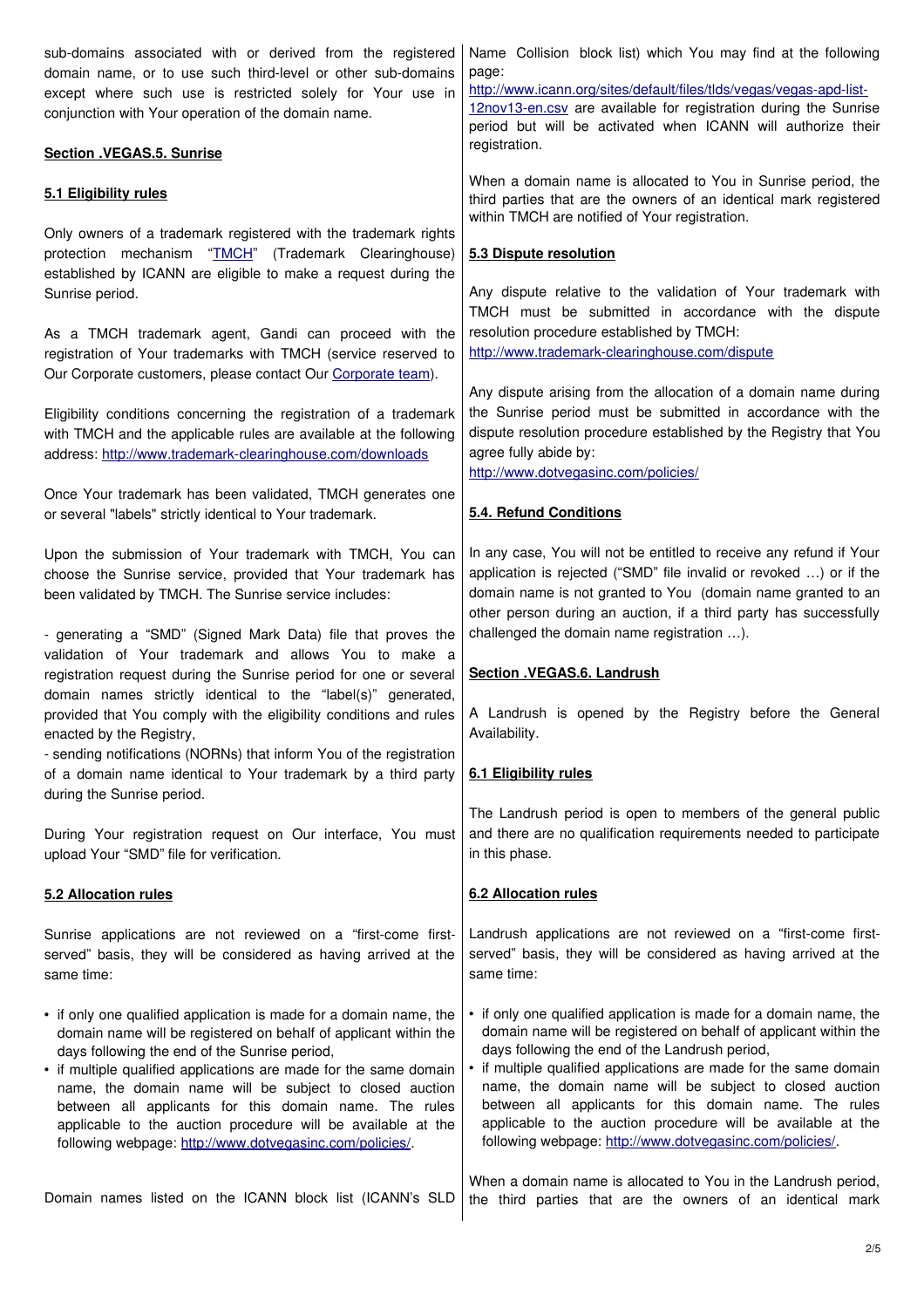registered within TMCH are notified of Your registration.

### **6.3. Dispute Resolution:**

The Registry will not participate in any way in any dispute between the Landrush Period Applicants and any party other than the Auction Provider, and in that case solely regarding the use of the auction platform. All other disputes between Landrush Period Applicants and any other party shall be resolved between the applicable applicant and such other party through any court, arbitration or other proceeding that may be available to those parties.

# **6.4. Refund Conditions**

In any case, You will not be entitled to receive any refund if Your application is rejected or if the domain name is not granted to You (domain name granted to an other person during an auction, …).

## Section . VEGAS.7. "Trademark Claim Notice" period

In accordance with ICANN rules, during the Landrush period and 90 days upon general opening, a "Trademark Claim Notice" period will run.

During this period if the domain name for which You requested registration is identical to a trademark that is registered and validated with TMCH (according to the "labels" generated), You will receive a warning notice ("Trademark Claim Notice") in real time on Our interface informing You that a third party has rights to the domain name You requested.

You must confirm or cancel Your registration request, with full knowledge of the notice and its consequences. It being specified that if You do not confirm the notice, Your request will not be sent to the Registry.

If You confirm Your registration request, third parties who own an identical mark are notified of Your registration.

For requests made in preregistration, beginning one day prior to the opening of the period concerned, Gandi will notify You by email of the "Trademark Claim Notice" and Your registration request will be put in "error" until You confirm or cancel Your registration via Our interface. It being specified that, in accordance with ICANN rules, if You do not confirm the notice, Gandi will not send Your registration request to the Registry upon the opening of the concerned period and cannot, in any case, be held liable for the non-registration of Your domain name and particularly if the domain name is registered by a third party who has validated the "Trademark Claim Notice" upon the opening of the period concerned.

It is Your sole and entire responsibility to confirm, if You want, all the notices received before the opening of the concerned period and the sending of Your request to the Registry.

### **Section .VEGAS.8. Reserved names and premium domain**

#### **names**

Some words are reserved or prohibited: [-http://www.icann.org/en/about/agreements/registries/vegas](http://www.icann.org/en/about/agreements/registries/vegas)

(specification 5. schedule of reserved names),

-names containing two characters followed by two hyphens and names beginning or ending by a hyphen are not allowed.

A list of Premium Domain Names has been created and reserved by the Registry due to their high worth and popularity. The Registry reserves the right to change, modify, delete or add domain names to the Premium Domain Names list from time to time in the Registry's sole discretion and without prior notice.

A list of reserved Domain names has been created by the Registry and designated for Registry operations and use, including placement with one or more individuals, entities or organizations that are deemed "founders" or "pioneers" and other promotional activities conducted by the Registry. This list may also include certain domain names that are reserved and restricted from registration by the public to comply with ICANN policies and requirements. The Registry reserves the right to change, modify, delete or add domain names to the Reserved Domain Names List from time to time in the Registry's sole discretion and without prior notice.

The registration of "premium" domain names is not available on Our interface, You would need to contact Our customer service department for this at [support-en@support.gandi.net](mailto:support-en@support.gandi.net) .

For requests made in preregistration, if the domain name You have preregistered is a "premium" domain name, Your request will be put in "error" and You will be notified by email. Then You will be able to either pay the additional costs applicable to "premium" domain names in order to validate Your registration request or cancel Your request. It being specified that if You do not contact Our customer service department and do not pay the additional costs applicable to "premium" domain names, Your registration request will be not sent to the Registry.

### **Section . VEGAS .9. Registration term**

The registration term is 1 year for requests made during the Sunrise period and the Landrush, and from 1 to 10 years for requests made during the general opening. To avoid any deactivation of the domain name, the renewal must be paid and funds cleared **before the Expiration date**.

### **Section . VEGAS .10. Pricing**

Our prices may be viewed at: <https://www.gandi.net/domain/price/detail/vegas>

"Premium" domain names are subject to specific prices that will be communicated by Our customer service department upon request.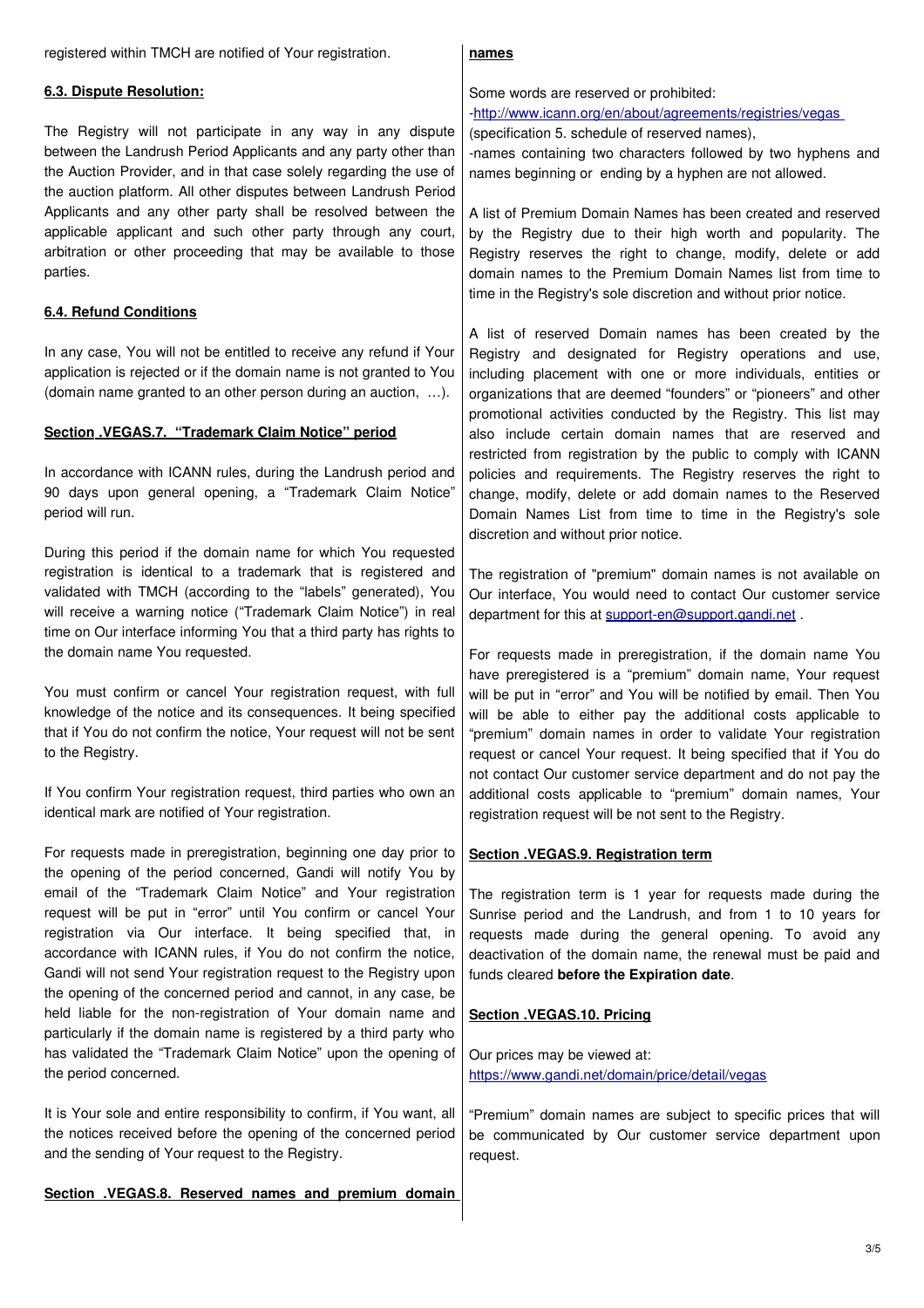| Section .VEGAS.11. Storage of contact information                                                                                                                                                                                                                                                         | Section .VEGAS.14. Ownership change                                                                                                                                                                                          |
|-----------------------------------------------------------------------------------------------------------------------------------------------------------------------------------------------------------------------------------------------------------------------------------------------------------|------------------------------------------------------------------------------------------------------------------------------------------------------------------------------------------------------------------------------|
| In application of ICANN contracts, all personal and technical<br>information associated with the registration of Your domain name<br>is recorded and made available to ICANN and IRON MOUNTAIN                                                                                                            | The ownership change process is available on Our Interface and<br>requires the confirmation of both parties by e-mail.                                                                                                       |
| (ICANN's designated Registrar Data Escrow agent), in addition to<br>messages pertaining to each registration or modification, during<br>the entire duration of the registration of the domain name, plus the                                                                                              | The owner change of a domain name does not change the<br>domain's expiration date.                                                                                                                                           |
| two following years.                                                                                                                                                                                                                                                                                      | Section .VEGAS.15. Deletion process                                                                                                                                                                                          |
| You accept that the Registry can access Your personal contact<br>information and display it in the public Whois database. You also<br>consent to the use, copying, distribution, publication, modification<br>and other processing of Your Personal Data by the Registry and<br>its designees and agents. | Upon the Expiration of the domain, We suspend (Hold) the<br>domain name for 45 days, during which time all associated<br>technical services are deactivated. Late renewal at normal price is<br>possible during this period. |
|                                                                                                                                                                                                                                                                                                           | Then the domain goes into Redemption Period for an additional                                                                                                                                                                |
| Section .VEGAS.12. Dispute resolution policy                                                                                                                                                                                                                                                              | 30 days, and all associated technical services are deactivated. It<br>can only be restored during this period in accordance with the                                                                                         |
| The Registry has adopted the ICANN dispute resolution<br>procedures UDRP (Uniform Dispute Resolution Policy) and URS                                                                                                                                                                                      | terms and conditions described on Our website and/or as<br>communicated by Our customer service department.                                                                                                                  |
| (Uniform Rapid Suspension System) for .VEGAS domains, that<br>You agree fully abide by.                                                                                                                                                                                                                   | If the domain is neither renewed nor restored within these                                                                                                                                                                   |
|                                                                                                                                                                                                                                                                                                           | deadlines, the Registry shall place the domain on "Pending                                                                                                                                                                   |
| You may view general documentation on the UDRP procedure at<br>the following addresses:                                                                                                                                                                                                                   | Delete" status for several days, and then delete the domain name,<br>which will become available for registration on a "first-come first-<br>served" basis.                                                                  |
| • ICANN domain name dispute resolution policies:                                                                                                                                                                                                                                                          |                                                                                                                                                                                                                              |
| http://www.icann.org/udrp<br>• explanations:                                                                                                                                                                                                                                                              | .VEGAS.16.<br><b>Section</b><br>Registrant<br>representations<br>and                                                                                                                                                         |
| http://www.icann.org/en/udrp/udrp.htm                                                                                                                                                                                                                                                                     | <b>guarantees</b>                                                                                                                                                                                                            |
| • Policy:                                                                                                                                                                                                                                                                                                 | You agree to provide and maintain accurate, reliable and up-to-                                                                                                                                                              |
| http://www.icann.org/en/dndr/udrp/policy.htm<br>$\cdot$ Rules:                                                                                                                                                                                                                                            | date personal contact information. Failing to do so, the Registry                                                                                                                                                            |
| http://www.icann.org/dndr/udrp/uniform-rules.htm                                                                                                                                                                                                                                                          | may delete Your domain name.                                                                                                                                                                                                 |
| • Dispute Resolution Service Providers:<br>http://www.icann.org/en/dndr/udrp/approved-providers.htm                                                                                                                                                                                                       | By applying to register a domain name, or by asking Gandi to                                                                                                                                                                 |
|                                                                                                                                                                                                                                                                                                           | maintain or renew a domain name registration, You represent and                                                                                                                                                              |
| The URS rules are available at the following page:                                                                                                                                                                                                                                                        | warrant to the Registry and Gandi that:<br>• the statements You made in Your Registrant agreement are                                                                                                                        |
| http://newgtlds.icann.org/en/applicants/urs                                                                                                                                                                                                                                                               | complete and accurate,                                                                                                                                                                                                       |
| Section .VEGAS.13. Transfer (change of Registrar)                                                                                                                                                                                                                                                         | • to Your knowledge, the registration of the domain name will not                                                                                                                                                            |
|                                                                                                                                                                                                                                                                                                           | infringe upon or otherwise violate the rights of any third party,<br>• You are not registering the domain name for an unlawful                                                                                               |
| The transfer-in process may be initiated on Our Interface. Before<br>requesting the transfer of the domain, please make sure You                                                                                                                                                                          | purpose,                                                                                                                                                                                                                     |
| have the domain's authorization code (supplied by Your current<br>Registrar), and that Your domain name:                                                                                                                                                                                                  | • You will not knowingly use the domain name in violation of any<br>applicable laws or regulations.                                                                                                                          |
| • does not have a TransferProhibited status,<br>· does not expire soon (We recommend that You start the<br>transfer request at least 1 month prior to its Expiration),                                                                                                                                    | It is Your responsibility to determine whether the domain name<br>registration infringes or violates someone else's rights.                                                                                                  |
| • was created at least 60 days prior to the request,<br>• has not been transferred within the last 60 days.                                                                                                                                                                                               | The Registry reserves the right at any time to:                                                                                                                                                                              |
| The transfer's completion requires Your confirmation (by e-mail).                                                                                                                                                                                                                                         | • verify the truth, accuracy, and completeness of any information<br>provided by You to the Registry, whether directly, through a                                                                                            |
| Upon successfully transferring a domain, the registration period is<br>extended by one year.                                                                                                                                                                                                              | Registrar or otherwise,<br>• verify Your compliance with the applicable Registry policies.                                                                                                                                   |
|                                                                                                                                                                                                                                                                                                           | You agree to fully comply and cooperate with the Registry in<br>connection with such verification and furnish all available                                                                                                  |